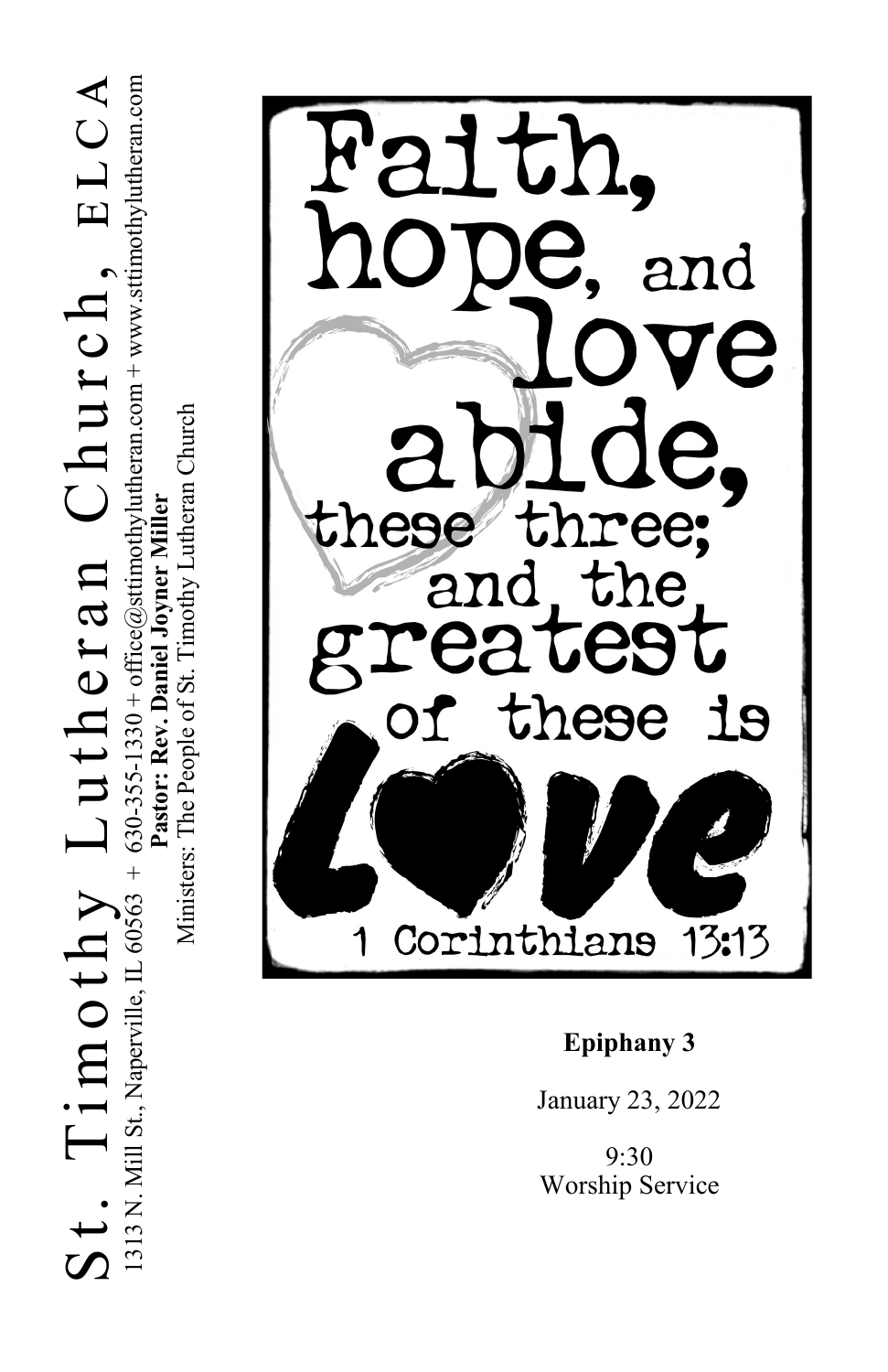# **Epiphany 3**

*It is the goal of St. Timothy to provide a safe environment for all to gather and worship. Our Health and Wellness Committee, along with our church council, will continue to follow CDC guidelines and state of IL*  mandates. As of 8/31/21, those guidelines require that ALL people, *regardless of vaccination status, wear a mask/face covering nose and mouth when gathered indoors. We appreciate your understanding.*

Welcome and Announcements

# *Gathering*

Prelude............................ "If We Are the Body".................................*Hall (Ignite)*

Confession and Forgiveness

Blessed be the holy Trinity, + one God, who spoke light into creation, who calls us to listen and follow, who sends us to shine like stars. **Amen.**

Let us come before God, confessing our sin.

 *Silence is kept for reflection.*

Holy and merciful God,

**we confess that we have sinned against our sisters and brothers and against you. We cherish the values of this world. We cause others to stumble. The earth is wounded by our excess. Have mercy, O God. Forgive us, renew us, and raise us up on eagles' wings, that we may do your will with courage and delight. Amen.**

Hear the voice from heaven: "You are my own, my beloved." God gives power to the weary and strengthens the powerless. Be cleansed, be healed, for in the name of  $+$  Jesus Christ, I declare to you the forgiveness of your sins and the revealing of God's reign. **Amen.**

## Greeting

Arise, shine; for your light has come. The grace of our Lord Jesus Christ, the love of God, and the communion of the Holy Spirit be with you all. **And also with you.**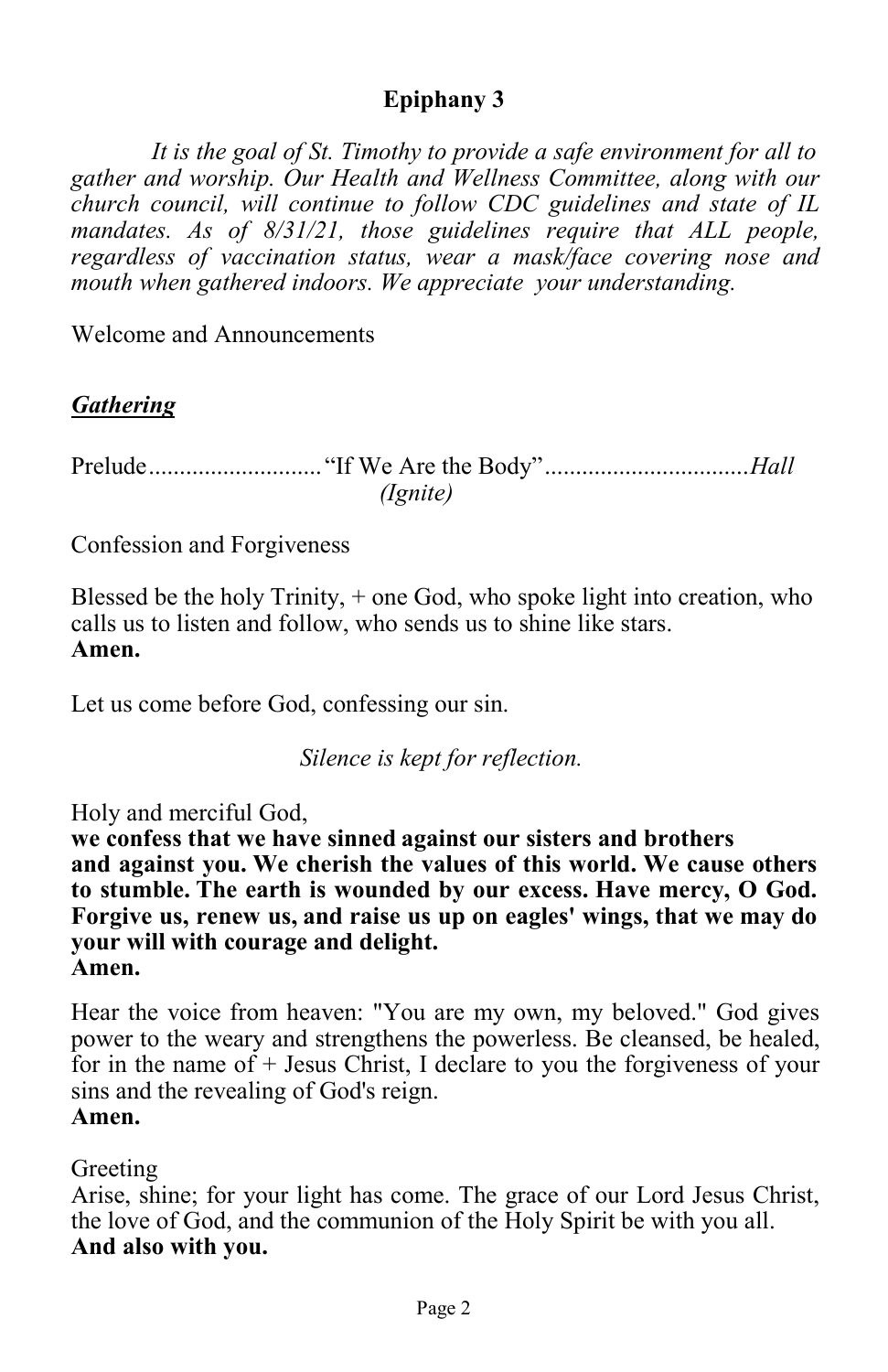#### Prayer of the Day

Blessed Lord God, you have caused the holy scriptures to be written for the nourishment of your people. Grant that we may hear them, read, mark, learn, and inwardly digest them, that, comforted by your promises, we may embrace and forever hold fast to the hope of eternal life, through your Son, Jesus Christ our Lord **Amen**

First Reading......................................................... *1 Corinthians 12:12-31a*

 $12$ For just as the body is one and has many members, and all the members of the body, though many, are one body, so it is with Christ.  $^{13}$ For in the one Spirit we were all baptized into one body—Jews or Greeks, slaves or free—and we were all made to drink of one Spirit.

 $14$ Indeed, the body does not consist of one member but of many.  $15$ If the foot would say, "Because I am not a hand, I do not belong to the body," that would not make it any less a part of the body.  $^{16}$ And if the ear would say, "Because I am not an eye, I do not belong to the body," that would not make it any less a part of the body.  $^{17}$ If the whole body were an eye, where would the hearing be? If the whole body were hearing, where would the sense of smell be?  $^{18}$ But as it is, God arranged the members in the body, each one of them, as he chose.  $^{19}$ If all were a single member, where would the body be? <sup>20</sup>As it is, there are many members, yet one body. <sup>21</sup>The eye cannot say to the hand, "I have no need of you," nor again the head to the feet, "I have no need of you." <sup>22</sup>On the contrary, the members of the body that seem to be weaker are indispensable,  $^{23}$  and those members of the body that we think less honorable we clothe with greater honor, and our less respectable members are treated with greater respect;  $^{24}$  whereas our more respectable members do not need this. But God has so arranged the body, giving the greater honor to the inferior member,  $^{25}$  that there may be no dissension within the body, but the members may have the same care for one another.  ${}^{26}$ If one member suffers, all suffer together with it; if one member is honored, all rejoice together with it.

 $27$ Now you are the body of Christ and individually members of it.  $^{28}$ And God has appointed in the church first apostles, second prophets, third teachers; then deeds of power, then gifts of healing, forms of assistance, forms of leadership, various kinds of tongues. <sup>29</sup>Are all apostles? Are all prophets? Are all teachers? Do all work miracles? <sup>30</sup>Do all possess gifts of healing? Do all speak in tongues? Do all interpret?  $3^{3}$ But strive for the greater gifts.

The word of the Lord. **Thanks be to God.**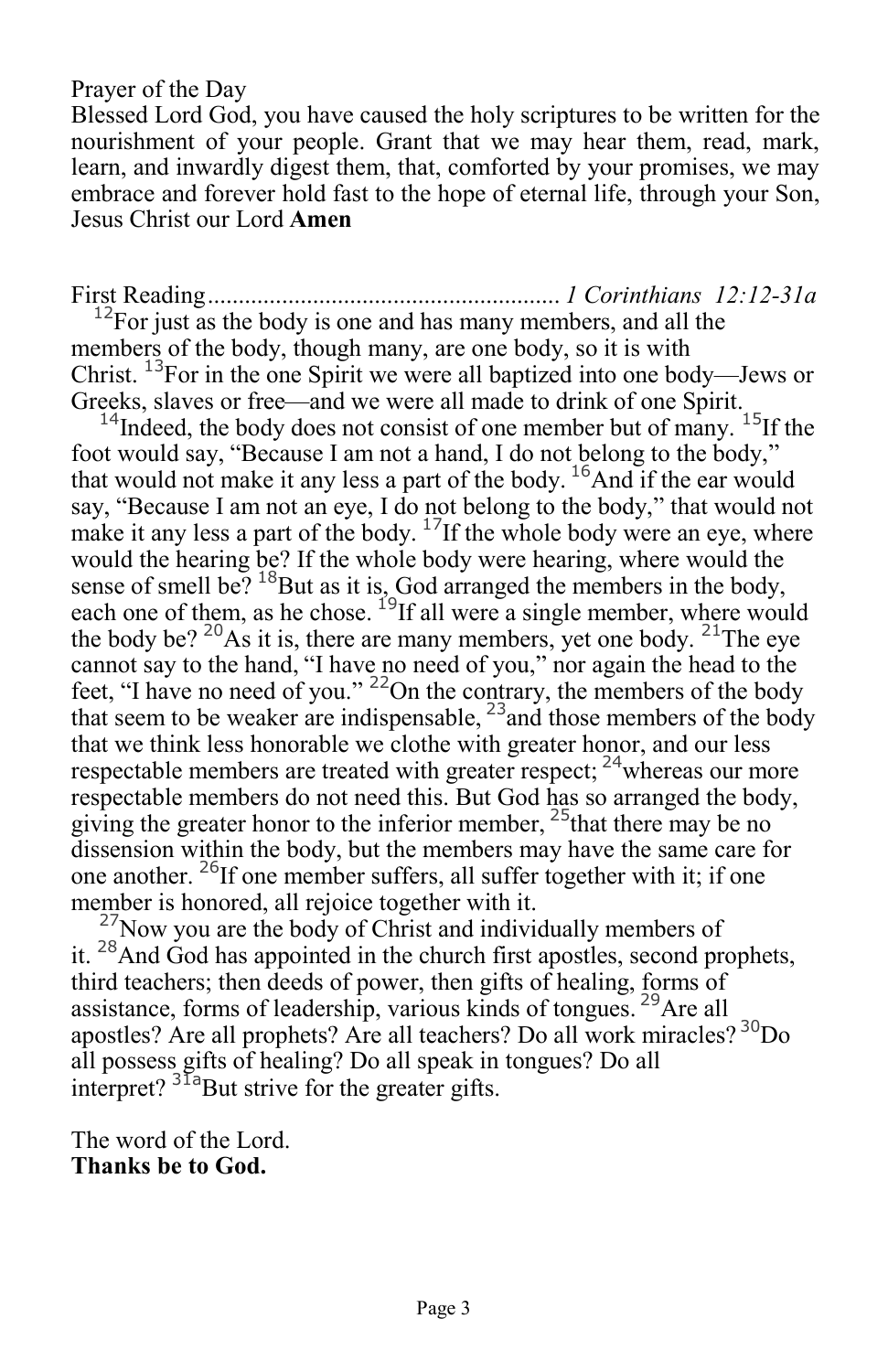Gospel Acclamation ................................................................ *"Alleluia"*

 *(Ignite)*

The Holy Gospel according to St. Luke the fourth chapter. **Glory to you, O Lord.**

Gospel Reading ........................................................................ *Luke 4:14-21* <sup>4</sup>Then Jesus, filled with the power of the Spirit, returned to Galilee, and a report about him spread through all the surrounding country. <sup>15</sup>He began to teach in their synagogues and was praised by everyone.

<sup>16</sup>When he came to Nazareth, where he had been brought up, he went to the synagogue on the sabbath day, as was his custom. He stood up to read, <sup>17</sup> and the scroll of the prophet Isaiah was given to him. He unrolled the scroll and found the place where it was written:

 $18$ "The Spirit of the Lord is upon me, because he has anointed me to bring good news to the poor.

He has sent me to proclaim release to the captives

 and recovery of sight to the blind, to let the oppressed go free, <sup>19</sup>to proclaim the year of the Lord's favor."

 $^{20}$ And he rolled up the scroll, gave it back to the attendant, and sat down. The eyes of all in the synagogue were fixed on him. <sup>21</sup>Then he began to say to them, "Today this scripture has been fulfilled in your hearing."

This is the gospel of the Lord. **Praise to you, O Christ.**

Sermon.............................................................*Pastor Dan Joyner Miller Copies of the sermon are available in the narthex on the worship table.*

Hymn of the Day .......................................................*"We Are Many Parts" (Ignite)*

Prayers of Intercession *(Please Stand) After each petition, the Assistant says:* Lord in your mercy, *The people respond:* **hear our prayer.** *After the final petition, the people say:* **Amen.**

The peace of the Lord be with you always. **And also with you.**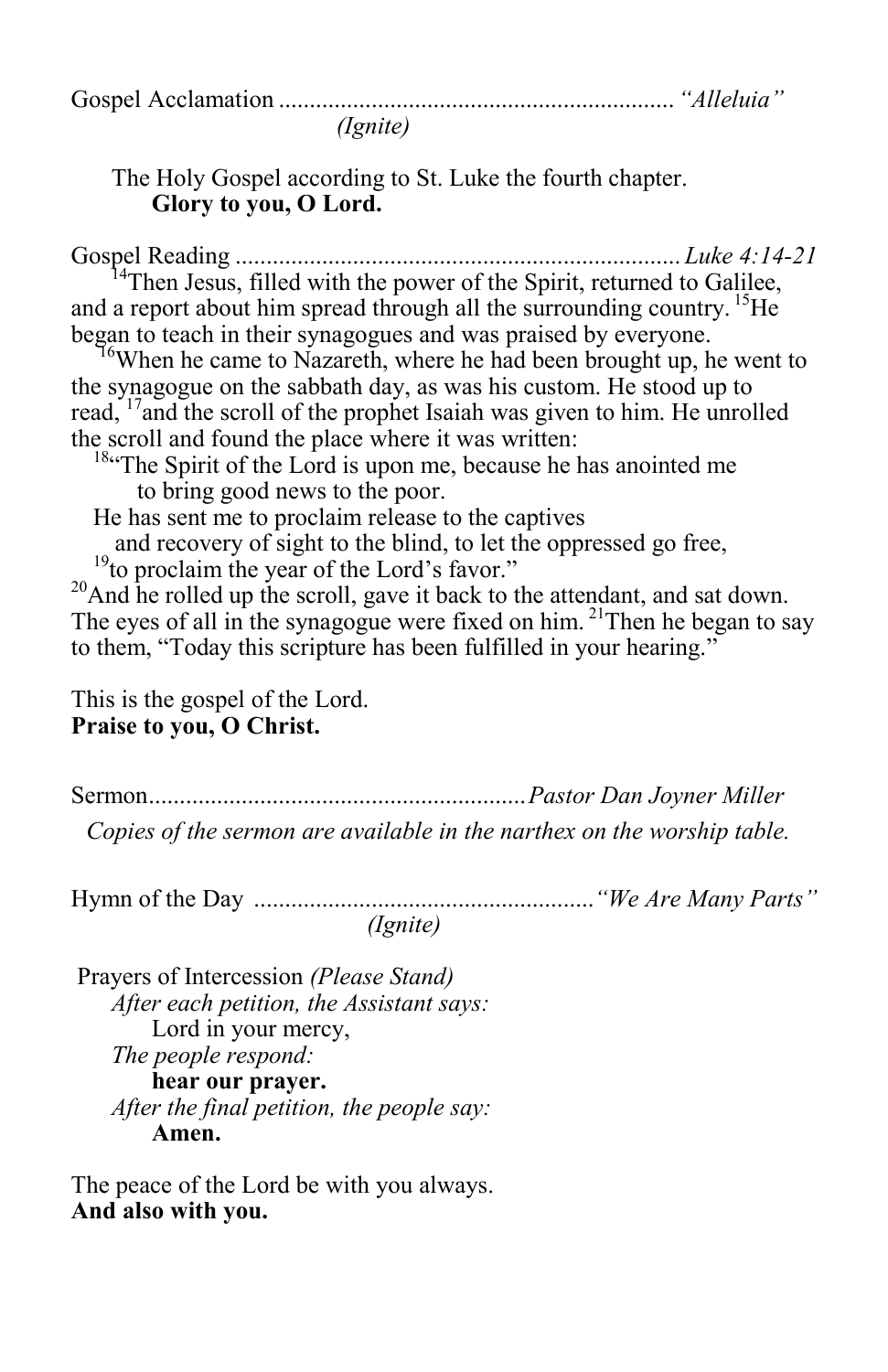Offering Anthem .......................................................*"The Lost Are Found"*

 *(Ignite)*

 *The offering plates are in the narthex at the entrance to the sanctuary.*

Offertory Prayer *(Please Stand)*

Blessed are you, O God, Sovereign of the universe. You offer us new beginnings and guide us on our journey. Lead us to your table, nourish us with this heavenly food, and prepare us to carry your love to a hungry world, in the name of Christ our light. **Amen.**

Great Thanksgiving

The Lord be with you. **And also with you.** Lift up your hearts. **We lift them to the Lord.** Let us give thanks to the Lord our God. **It is right to give our thanks and praise.**

It is indeed right, our duty and our joy, that we should at all times and in all places give thanks and praise…. We praise your name and join their unending hymn:

**Holy, holy, holy Lord, God of power and might, heaven and earth are full of your glory. Hosanna in the highest. Blessed is he who comes in the name of the Lord. Hosanna in the highest.**

Eucharistic Prayer

The Lord's Prayer **Our Father, who art in heaven, hallowed be thy name, thy kingdom come, thy will be done, on earth as it is in heaven. Give us this day our daily bread; and forgive us our trespasses, as we forgive those who trespass against us; and lead us not into temptation, but deliver us from evil. For thine is the kingdom, and the power, and the glory, forever and ever. Amen.**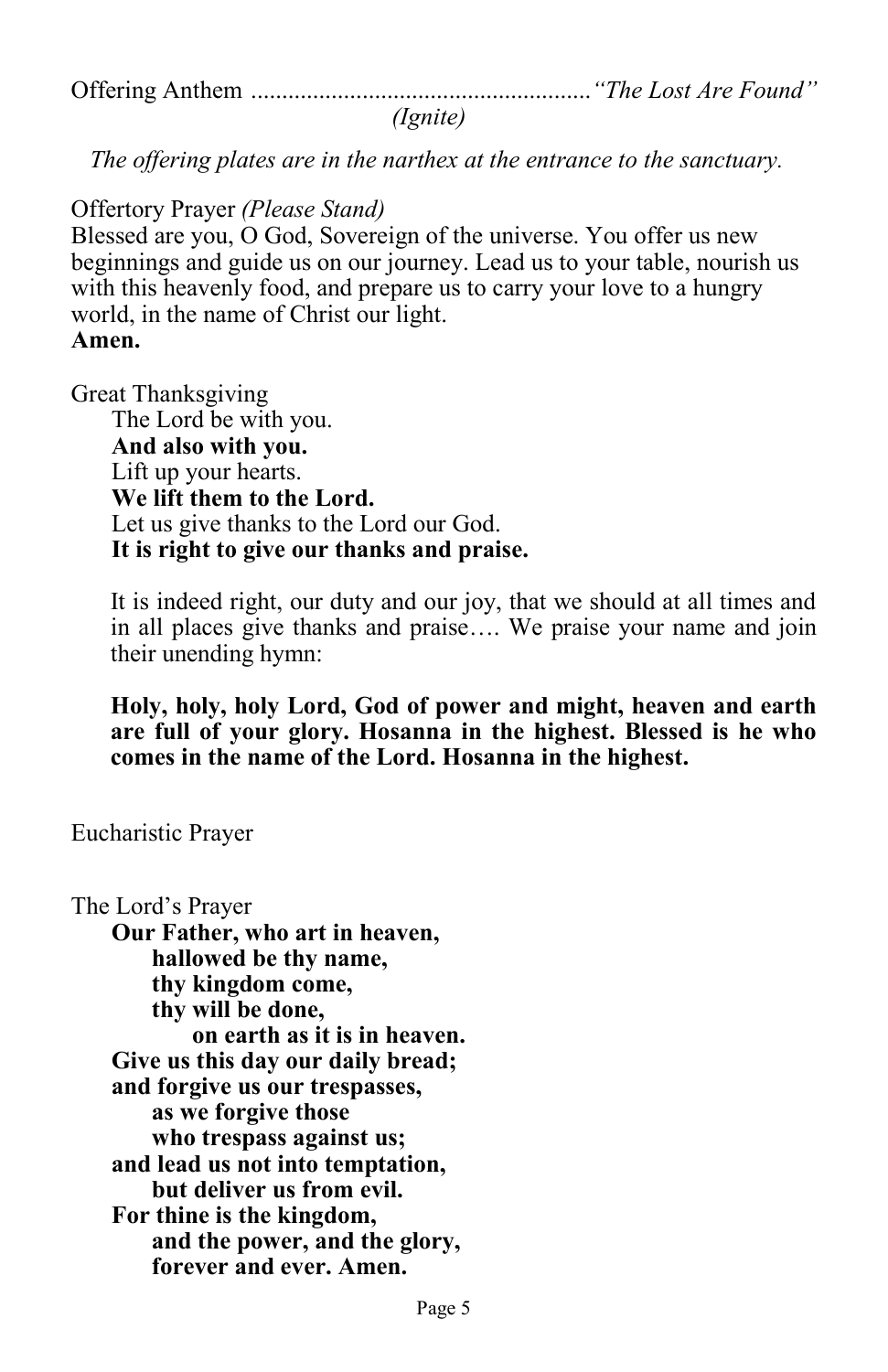## Invitation to Holy Communion

The risen Christ invites us to this table. Come, eat and be satisfied.

Post Communion Blessing

Post-Communion Prayer *(Please stand)*

We give you thanks, gracious God, for we have feasted on the abundance of your house. Send us to bring good news and to proclaim your favor to all, strengthened with the richness of your grace in your Son, Jesus Christ. **Amen.**

Benediction

God, who leads you in pathways of righteousness, who rejoices over you, and who calls you by name, + bless your going out and your coming in, today and forever.

#### **Amen.**

|          | "Make My Heart Your Home" |
|----------|---------------------------|
| (Ignite) |                           |

Dismissal People of St. Timothy, what have we been called to do? **Live the love of Christ!!** Go in peace, to serve the Lord! **Thanks be to God.** 

Postlude ................................................. *"We Are the Light of the World" (Ignite)*

*If you are a visitor, we welcome you as brothers and sisters in Christ as together we "Live the love of Christ." We are happy you are here, and we would like to get to know you. As you leave the sanctuary, please introduce yourself to the pastors and sign the guest register at the Welcome Center in the narthex.*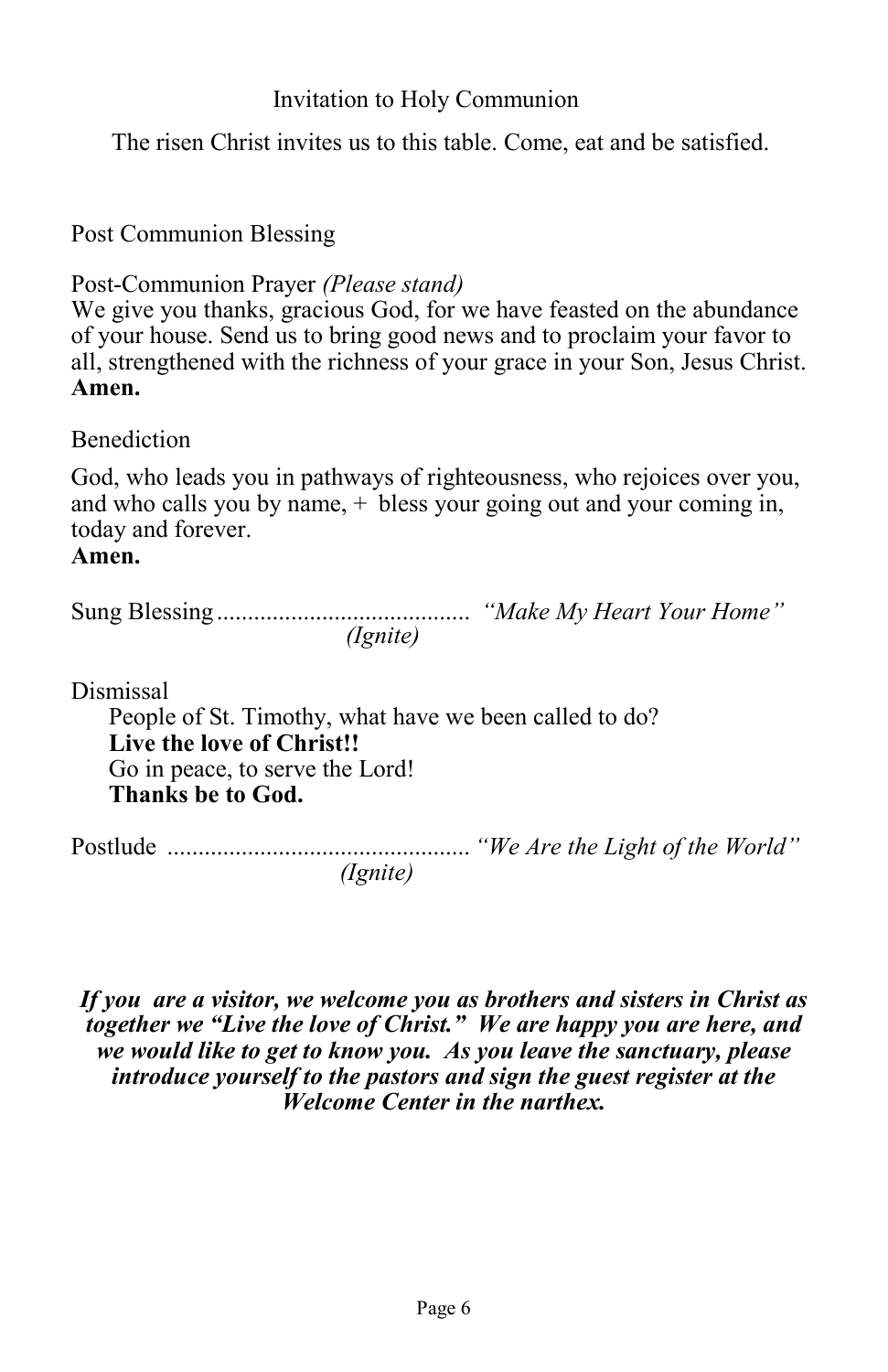## **St. Timothy Lutheran Church**

Pastors: Daniel Joyner Miller, Lead Pastor

Staff: Katie Andrade, Director of Worship and Music Laura Frego, Children's Ministry Coordinator Gwen Holst, Organist/Accompanist Kirsten Holzhauer, Keyboardist Amado Martinez, Custodian Susan Moraski, Office Administrator Kim Runge, Faith Community Nurse